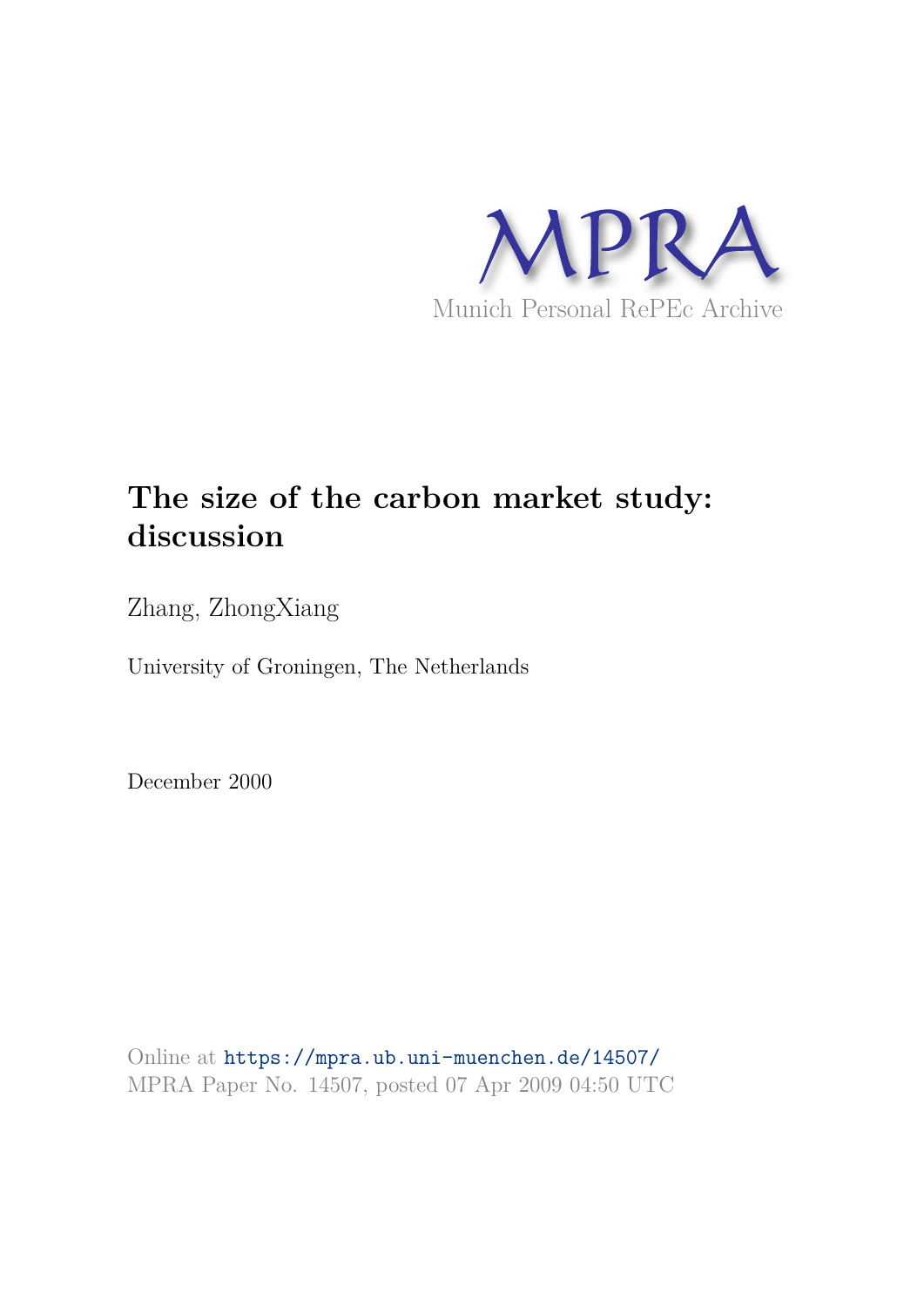## The Size of the Carbon Market Study: Discussion<sup>[1](#page-1-0)</sup>

ZhongXiang Zhang Faculty of Economics and Faculty of Law University of Groningen P.O. Box 716 9700 AS Groningen The Netherlands Tel: +31 50 3636882 Fax: +31 50 3637101 Email: Z.X.Zhang@Rechten.RUG.NL

The paper of Morozova and Stuart (2000) attempts to gauge the potential size of carbon market in the first commitment period under the Kyoto Protocol by means of examining recent studies. A reading of their paper suggests a number of issues for consideration in appropriately estimating the size of carbon markets. They include Annex 1 (industrialised) countries' baseline emissions; qualitative and quantitative assessments of the role of carbon sinks; and the difficulty from an economic and legal perspective of interpreting and inferring impacts in relation to specific provisions attached to each flexibility mechanism for regulating the extent of their use.

### **1. Baseline emissions in Annex 1 countries**

Once the Kyoto Protocol enters into force, the greenhouse gas (GHG) emissions targets will become legally binding. Because emissions in Annex 1 countries are expected to continue to rise under the business-as-usual (BAU) scenario and because the emissions targets will not become binding until the first commitment period, the real reductions must thus be measured against their projected BAU or baseline emissions levels over the commitment period. Accordingly, the mandated reductions from projected baseline emissions levels represent the potential demand in the GHG offset market. In practice, how the needed reductions will take place will depend on the relative differential between the marginal cost of domestic abatement in Annex 1 countries and the international price of emissions permits. But, in theory, the needed emissions reductions reflect the maximum size of carbon market in physical terms. As potential demand is a starting point for any estimate of the size of carbon targets, the Stuart and Morozova paper should have provided readers a survey of existing estimates for baseline emissions in Annex 1 countries.

<span id="page-1-0"></span><sup>&</sup>lt;sup>1</sup> This discussion is invited by the United Nations Conference on Trade and Development, Geneva. The views expressed here are those of the author. The author bears sole responsibility for any errors and omissions that may remain.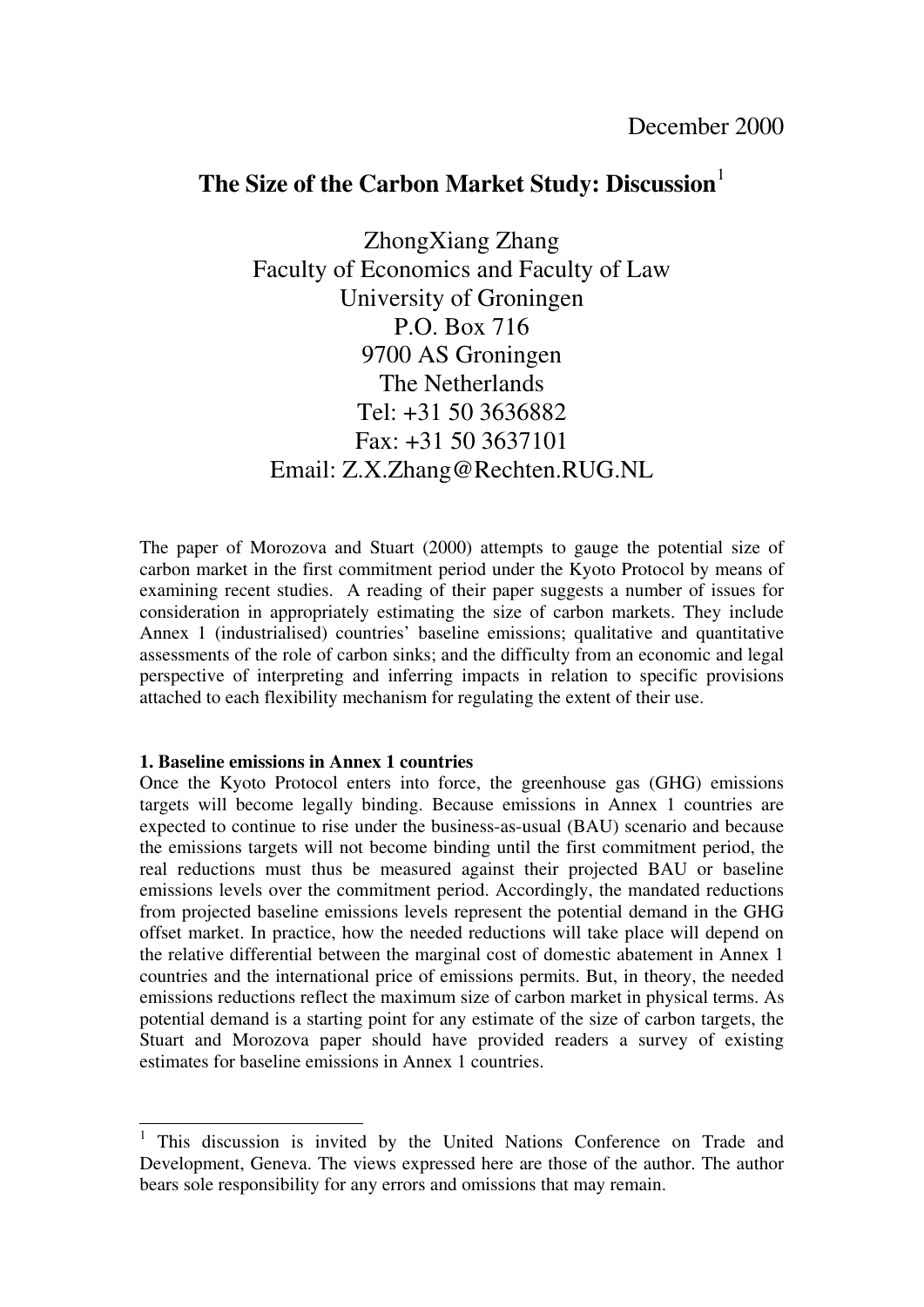To a large extent, the baseline emissions determine the cost of meeting a given emissions target (Zhang, 1997). The larger the size of the gap between the baseline emissions and the Kyoto target, the higher the marginal abatement cost of meeting the target. When net emissions reductions required of the EU in 2010 rise from 27.9 million tons of carbon (MtC) in the case of the low official EU baseline projection to 234 MtC, the median value for the EU baseline emissions estimated by the four economic modelling studies, the autarkic marginal abatement cost in the EU sharply rises to US\$ 249.9 per ton of carbon from US\$ 9.1 per ton (Zhang, forthcoming). This sharp increase in emissions reductions required of the EU drives up the total Annex 1 countries' demand for permits and hence the market price of permits. Thus, there is a significant increase in demand for the certified CDM (clean development mechanism) credits. As a result, the size of the CDM market increases almost a half in the case of the high EU baseline in comparison with the case of the low official EU baseline projection. In the mean time, the value of the CDM market, that is, the product of the market price of permits and the supply of the certified CDM credits, increases almost one and a half as a result of the increase in both the price and the supply (see Table 1).

#### **Table 1**

The size and value of the CDM market and the shares of China and India in 2010 under the two trading scenarios under two alternative EU emissions baselines<sup>a</sup>

|                                    | No limits       | EU ceilings with the |
|------------------------------------|-----------------|----------------------|
|                                    |                 | however clause       |
| Size of the CDM market (MtC)       | 420.7(292.1)    | 281.7 (195.4)        |
| CDM market (million 1998 US\$)     | 6685.0 (2795.6) | 2565.9 (1103.4)      |
| Net CDM market (million 1998 US\$) | 3831.5 (1565.0) | 1433.2(603.0)        |

<sup>a</sup> The figures in parentheses are calculated based on the low official EU baseline projection.

*Source:* Zhang (forthcoming).

#### **2. The role of sinks**

During climate change negotiations at the COP-6 which ended in November 2000, the Americans were keen on the broadest and most generous definitions of sinks absorbing greenhouse gases in the atmosphere, while the Europeans wanted sharp curbs on the use of sinks. In the end, it had become clear that the two sides no longer disagreed on whether additional land use change and forestry activities in the first commitment period should be included, rather they disagreed over the extent of usage of sinks to meet their emissions targets. This fact alone may have profound implications for the size of the carbon market. On the one hand, allowing domestic sinks to meet targets could have the effect of reducing Annex 1 countries' demand for permits abroad because sinks provide them with less costly abatement options at home. On the other hand, inclusion of sinks under the CDM opens up the possibility in comparison with domestic actions of obtaining even less costly abatement options from the developing countries. Although it is very difficult to indicate which countereffects will prevail because of a lack of cost data at a macro level, the Morozova and Stuart paper would have enriched the policy relevance at least if a qualitative discussion of implications of the inclusion of sinks had been done.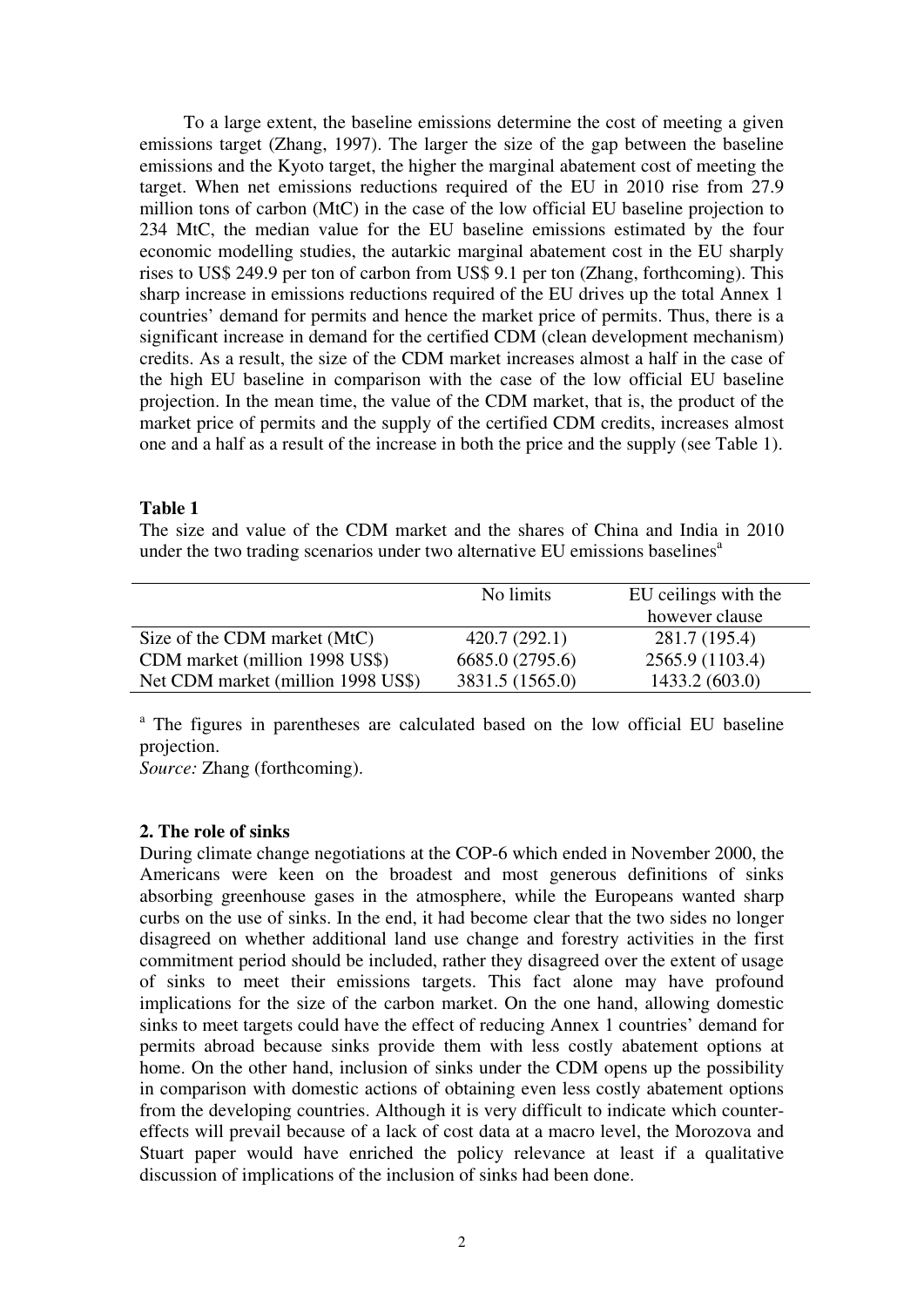#### **3. Implications of the supplementarity clause**

Under the Kyoto Protocol, each of the Articles defining the three flexibility mechanisms carries wording to the effect that the use of the mechanism must be supplemental to domestic actions. Article 6 states that emission reduction units from joint implementation projects should be "supplemental to domestic actions" for the purpose of meeting quantified emission limitation or reduction commitments. Article 12 states that Annex I Parties may use the certified emission reductions from CDM projects to contribute to compliance with "part of their quantified emission limitation and reduction commitments", while Article 17 states that emissions trading shall be "supplemental to domestic actions" for the purpose of meeting quantified emission limitation or reduction commitments. The absence of a precise definition of the meaning of supplementarity within the text of the Protocol has lead to the existing differing interpretations of these provisions. At one extreme, the supplementarity clause could be interpreted simply to mean that domestic actions should provide the main means of meeting Annex 1 countries' commitments, so that any action abroad would be additional to domestic actions. At the other extreme, the clause could be interpreted to mean that any action abroad will be supplemental to whatever domestic actions are taken. This implies that any one Annex 1 country could use the flexibility mechanisms as much as it wished in order to meet its Kyoto commitments. Whether the supplementarity clauses will be translated into a concrete ceiling, and if so, how should a concrete ceiling on the use of the three flexible mechanisms be defined remain to be determined. In my view, the supplementarity clause is of significant policy relevance to the ongoing negotiations on the overall issue of flexibility mechanisms. While Morozova and Stuart paper does cite results from Zhang (1999), the paper does not pay sufficient attention to this topic, As the topic is important in that different interpretations of clauses may affect the size of the carbon market considerably, it will be useful to elaborate on the subject further.

To date, there have been many proposals calling for a restriction on the use of flexibility mechanisms. The most representative is the EU proposal. Documented as the Community Strategy on Climate Change (European Union, 1999), the EU proposal calls for limits on both buying and selling countries.

Under the EU proposal, "however, the ceiling on net acquisitions and on net transfers can be increased to the extent that an Annex B Party achieves emission reductions larger than the relevant ceiling in the commitment period through domestic action undertaken after 1993, if demonstrated by the Party in a verifiable manner and subject to the expert review process to be developed under Article 8 of the Kyoto Protocol." (European Union, 1999). This so-called "however" clause allows an importing (exporting) country to purchase (sell) more than the amount defined by the above alternatives if verifiable domestic abatement by that country can be demonstrated. Thus, the "however" clause effectively raises the importing ceiling and allows an importing country to purchase emission reductions from abroad up to 50% of the emission reduction requirement, provided that the country can verify a similar volume of domestic abatement undertaken after 1993.

Using the global model based on the marginal abatement costs of 12 regions, Zhang (1999, 2000, 2001) have analyzed the economic effects of the EU proposed concrete ceilings both on Annex 1 countries and on non-Annex 1 (developing) countries. These analyses have clearly shown that, although the US and Japan are firmly opposed to such a restriction, they tend to benefit more from it than the EU, which strongly advocates such ceilings (see Table 2). On the other hand, the EU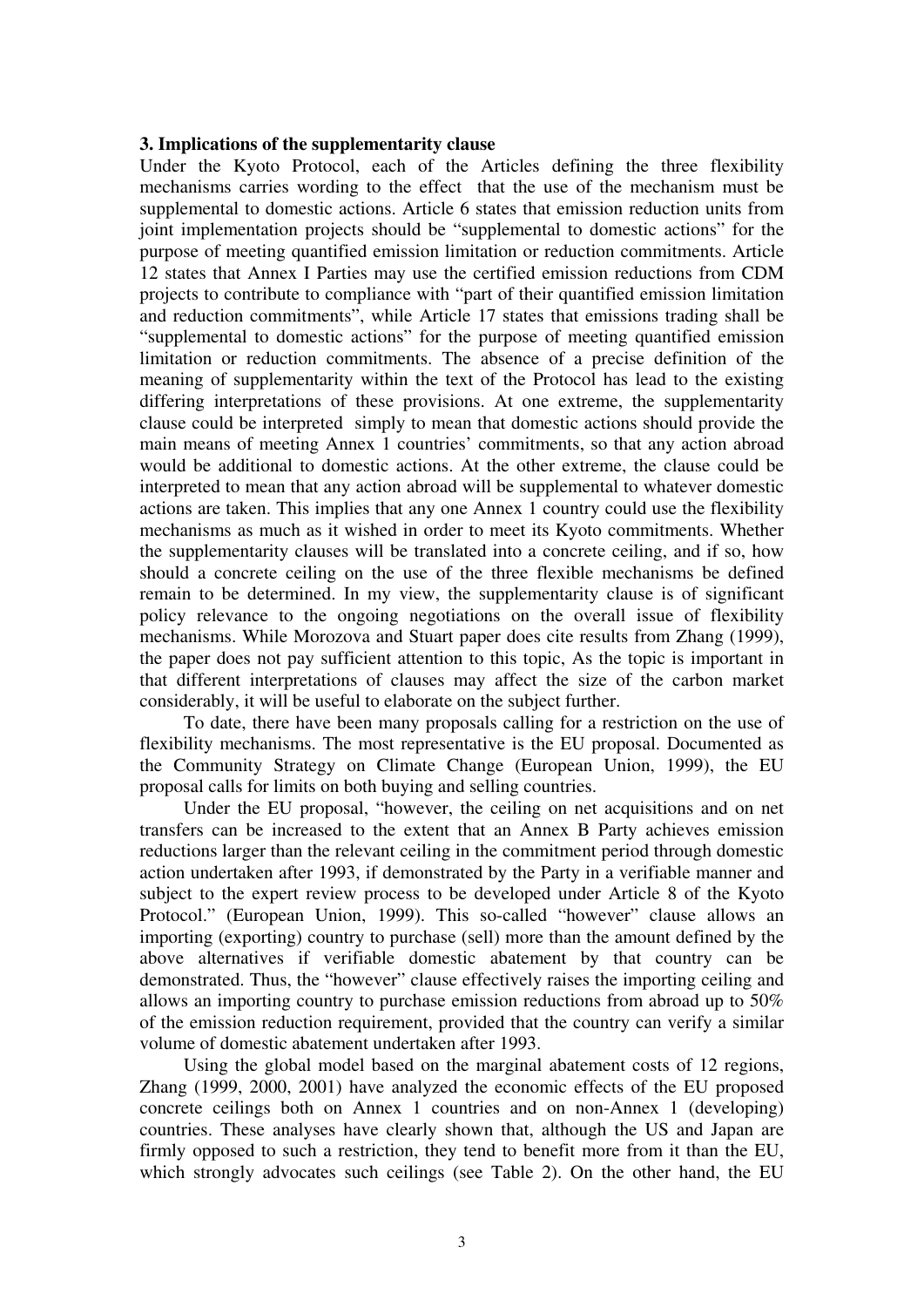benefits much more with such a restriction than without it, whereas the US, Japan and the former Soviet Union are made worse off in comparison with the no limits case. Moreover, Zhang's results have shown that the EU ceilings with the "however" clause have the less stringent effects on the US, Japan and the former Soviet Union than the EU ceilings without such a clause.

| <b>Scenarios</b> | United        | Japan | Europea | Other       | <b>OECD</b> | Former       |
|------------------|---------------|-------|---------|-------------|-------------|--------------|
|                  | <b>States</b> |       | n Union | <b>OECD</b> |             | Soviet Union |
| No limits        | 85.2          | 93.1  | 0.2     | 45.3        | 86.5        | 100.0        |
| EU ceilings      | 63.7          | 71.9  | 39.2    | 70.8        | 66.0        | 23.5         |
| However clause   | 79.8          | 76.5  | 16.3    | 63.9        | 78.4        | 41.3         |

#### **Table 2**

The gains in 2010 under the three trading scenarios  $(\%)^a$ 

<sup>a</sup> The gains are measured relative to the total abatement costs in the absence of trading for the OECD countries or the total benefits under the no limits scenario for the former Soviet Union.

*Sources:* Zhang (1999, 2000, 2001).

Furthermore, given that the EU proposal restricts the total demand for permits and thus reduces the market price of permits, it should thus come as no surprise that such restrictions on the use of flexibility mechanisms are not beneficial to developing countries too because they restrict the total financial flows to developing countries under the CDM as a result of fewer permits sold and lower prices received (see Table 3). For the OECD as a whole the "however" clause is less restrictive than the EU ceilings, and thus allows a significant increase in demand for the certified CDM credits. As a result, the CDM flows under the "however" clause scenario are 1.4 times higher than under the EU ceilings scenario, although they are still less than half of that under the no limits scenario. With respect to the geographical distribution of the CDM flows, because of a great deal of low-cost abatement opportunities available in the energy sectors of China and India, as well as their sheer sizes of population, the two countries are expected to emerge as the dominant host countries of CDM projects. This is confirmed in Table 3, which shows that approximately 60% and 16% of the total CDM flows go to China and India, respectively.

However, it should be pointed out that the importance of the clause depends crucially on how well a verification procedure might work in real practice. The above cited work of Zhang simply assumes ideal conditions that the amount of domestic abatement to be verified could be demonstrated without costs. Consequently, the "however" clause relaxes the otherwise very restrictive limits on the use of flexibility mechanisms. However, in real practice, since the counterfactual baseline emissions are never actually observed, verifying any domestic abatement that reduces emissions below the counterfactual baseline emissions will be subject to technical and political disputes. This would thus increases transaction costs. It seems likely that the verification procedure in practice will fall short of the ideal and could limit the extent to which the "however" clause can bring down the cost of meeting the Kyoto commitments. In the worst case, it could even make the "however" clause's promise of relief just illusive.